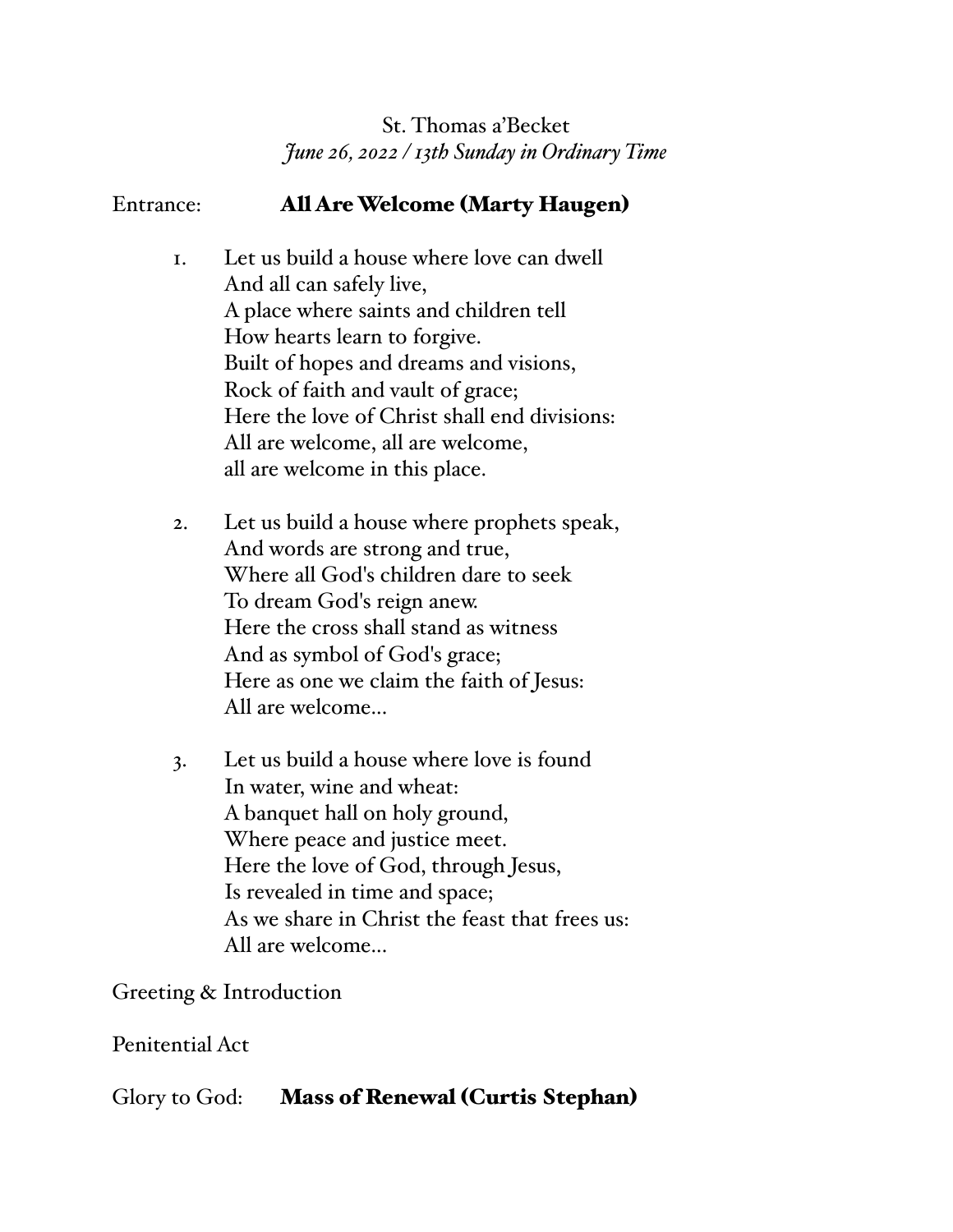Glory to God in the highest, and on earth peace to people of good will.

We praise you, we bless you, we adore you, we glorify you, we give you thanks for your great glory, Lord God, heavenly King, O God, almighty Father.

Lord Jesus Christ, Only Begotten Son, Lord God, Lamb of God, Son of the Father, you take away the sins of the world, have mercy on us; you take away the sins of the world, receive our prayer; you are seated at the right hand of the Father, have mercy, have mercy on us.

For you alone are the Holy One, you alone are the Lord, you alone are the Most High, Jesus Christ, with the Holy Spirit, in the glory of God the Father. Amen, amen.

First Reading: 1 Kings 19:16b, 19-21

Responsorial Psalm: You Are My Inheritance, O Lord (Psalm 16)

#### *Refrain*

You are my inheritance, O Lord.

Keep me, O God, for in you I take refuge; I say to the LORD, "My Lord are you. O LORD, my allotted portion and my cup, you it is who hold fast my lot."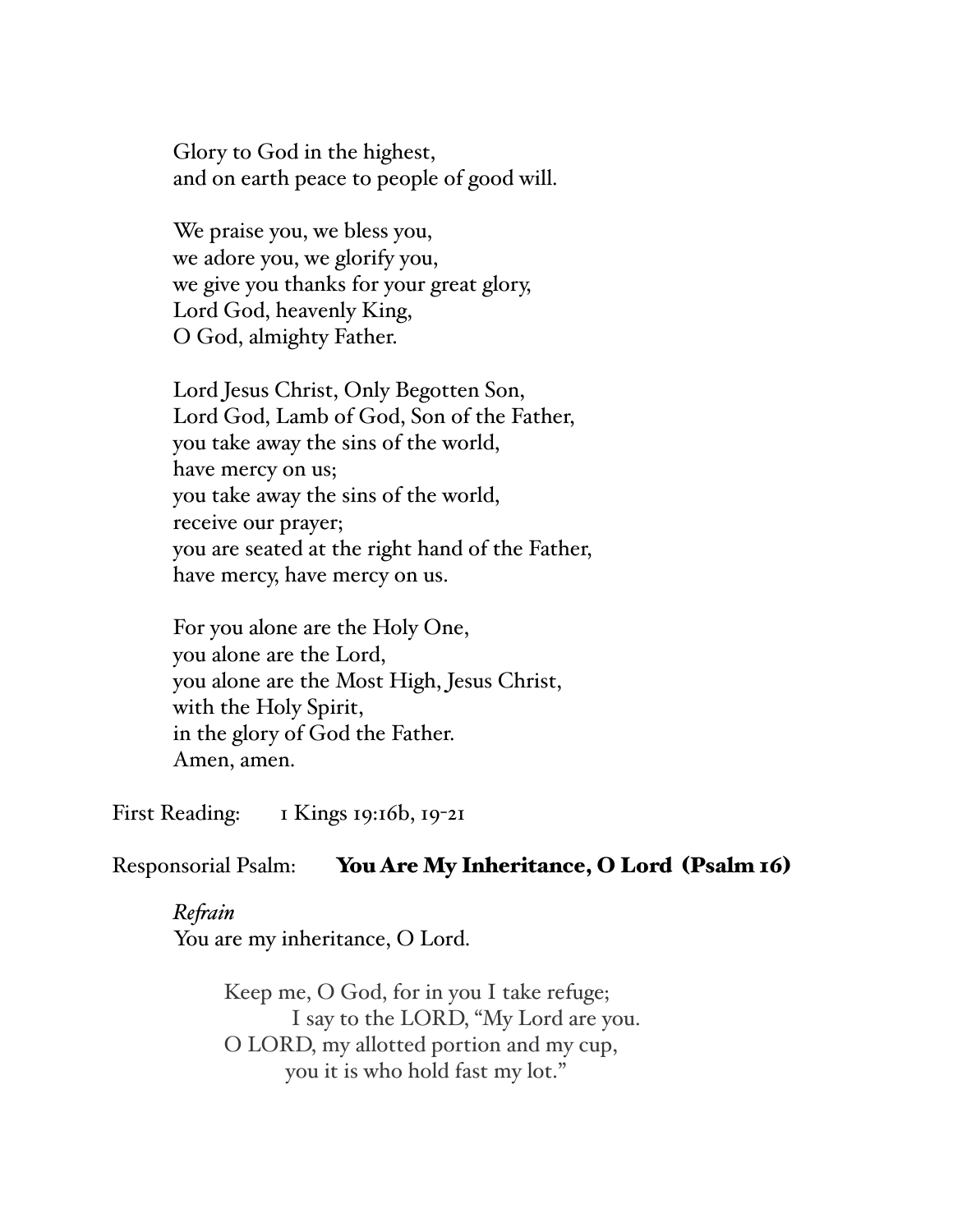I bless the LORD who counsels me; even in the night my heart exhorts me. I set the LORD ever before me; with him at my right hand I shall not be disturbed.

Therefore my heart is glad and my soul rejoices, my body, too, abides in confidence because you will not abandon my soul to the netherworld, nor will you suffer your faithful one to undergo corruption.

Second Reading: Galatians 5:1, 13-18

#### Gospel Acclamation: Mass of the Renewal (Curtis Stephan)

Gospel Verse: 1 Samuel 3:9; John 6:68c

Speak, O Lord, your servant is listening; you have the words of everlasting life.

Gospel Reading: Luke 9:51-62

Homily

Nicene Creed:

I believe in one God, the Father almighty, maker of heaven and earth, of all things visible and invisible.

I believe in one Lord Jesus Christ, the Only Begotten Son of God, born of the Father before all ages. God from God, Light from Light, true God from true God, begotten, not made, consubstantial with the Father; through him all things were made.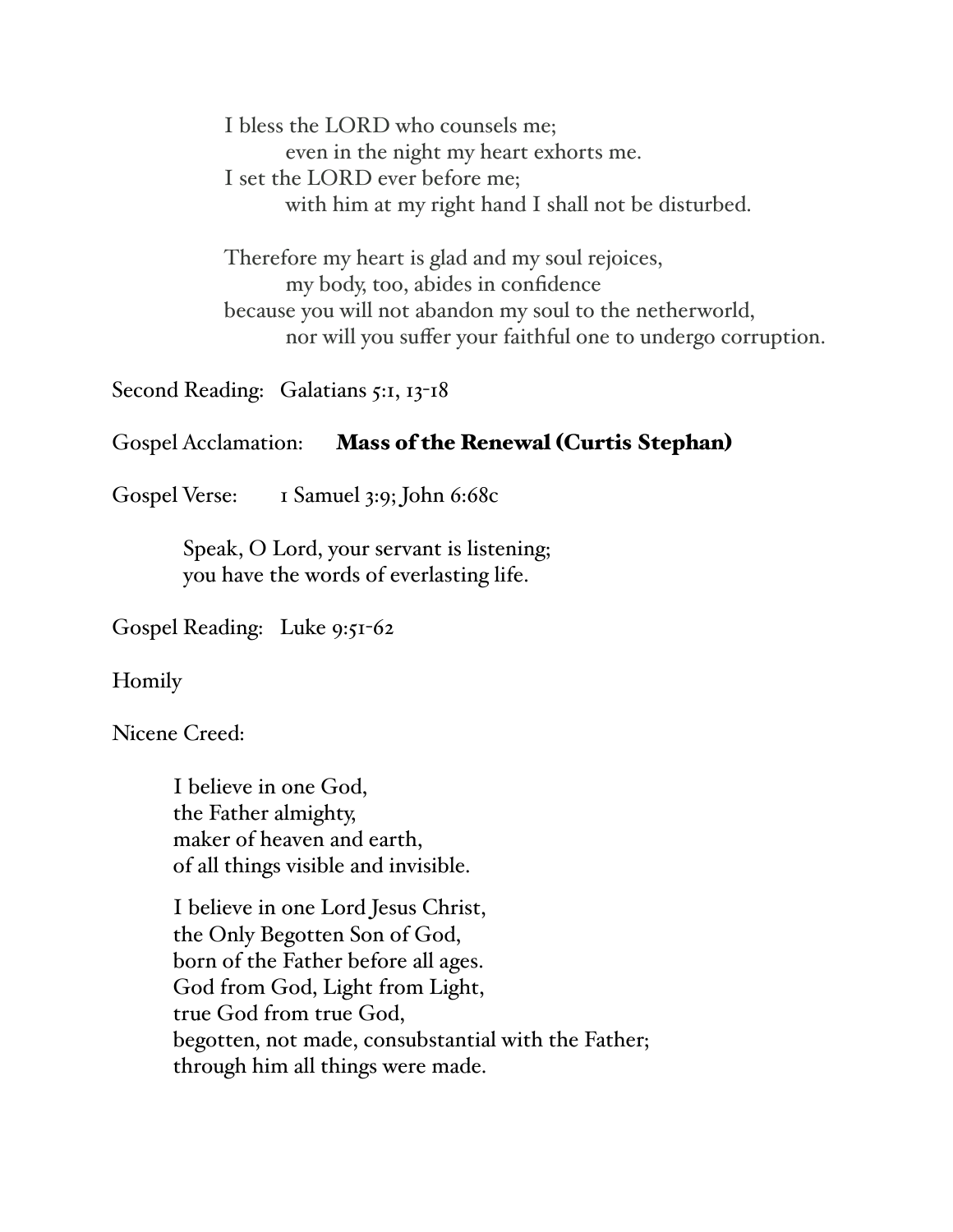For us men and for our salvation he came down from heaven,

and by the Holy Spirit was incarnate of the Virgin Mary, and became man.

For our sake he was crucified under Pontius Pilate, he suffered death and was buried, and rose again on the third day in accordance with the Scriptures. He ascended into heaven and is seated at the right hand of the Father. He will come again in glory to judge the living and the dead and his kingdom will have no end.

I believe in the Holy Spirit, the Lord, the giver of life, who proceeds from the Father and the Son, who with the Father and the Son is adored and glorified, who has spoken through the prophets.

I believe in one, holy, catholic and apostolic Church. I confess one Baptism for the forgiveness of sins and I look forward to the resurrection of the dead and the life of the world to come. Amen.

#### Prayer of the Faithful

Response: Lord, hear our prayer.

Preparation of the Gifts: The Summons (John Bell)

- 1. Will you come and follow me If I but call your name? Will you go where you don't know And never be the same? Will you let my love be shown, Will you let my name be known, Will you let my life be grown In you and you in me?
- 2. Will you leave yourself behind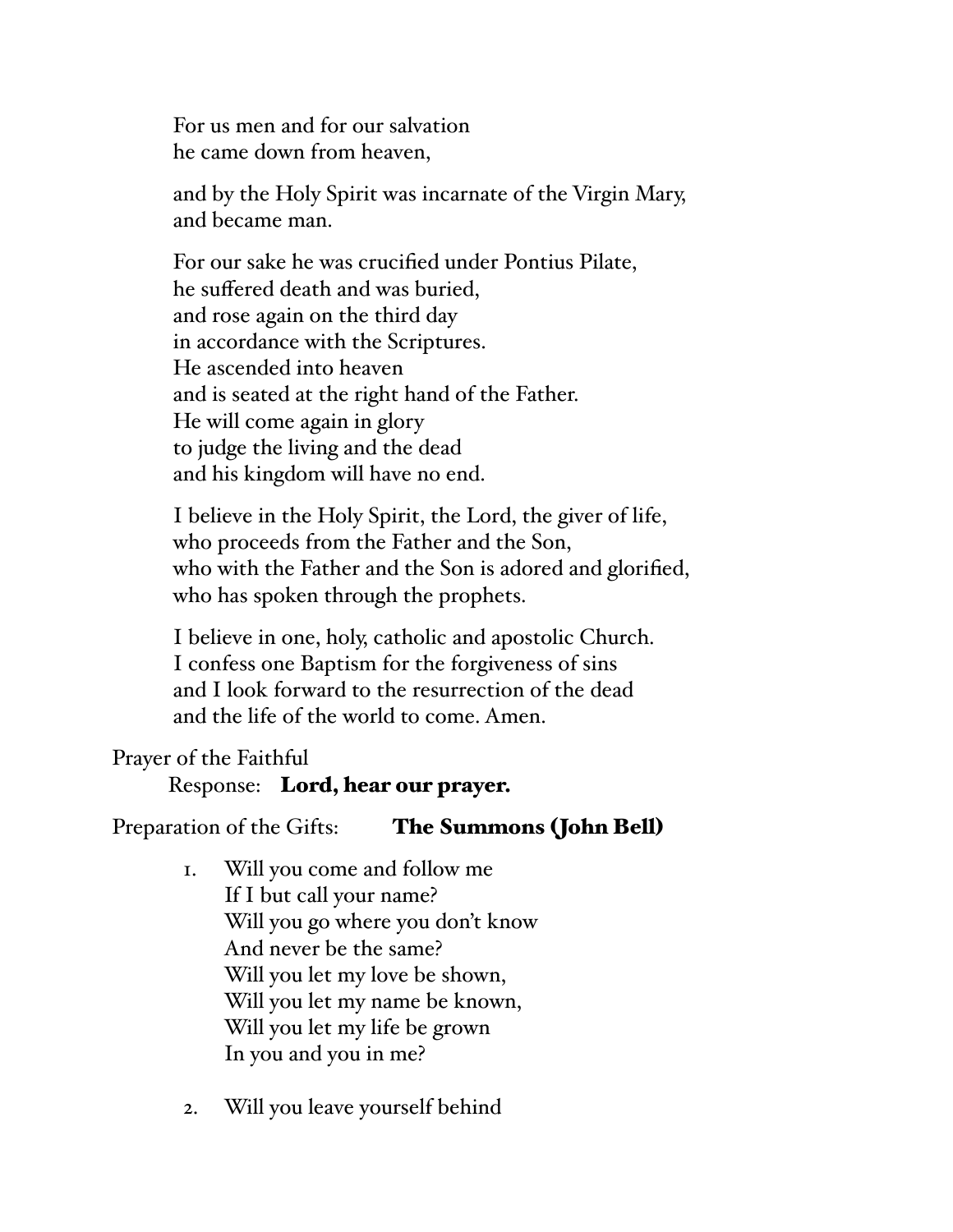If I but call your name? Will you care for cruel and kind And never be the same? Will you risk the hostile stare Should your life attract or scare? Will you let me answer prayer In you and you in me?

- 3. Will you let the blinded see If I but call your name? Will you set the pris'ners free And never be the same? Will you kiss the leper clean, And do such as this unseen, And admit to what I mean In you and you in me?
- 4. Will you love the 'you' you hide If I but call your name? Will you quell the fear inside And never be the same? Will you use the faith you've found To reshape the world around, Through my sight and touch and sound In you and you in me?

Holy, Holy:

Holy, holy, holy Lord, God of hosts Heaven and earth are full of your glory Hosanna in the highest Blessed is he who comes in the name of the Lord Hosanna in the highest, hosanna in the highest

#### Memorial Acclamation:

Save us, Savior of the world, for by your Cross and Resurrection You have set us free, you have set us free.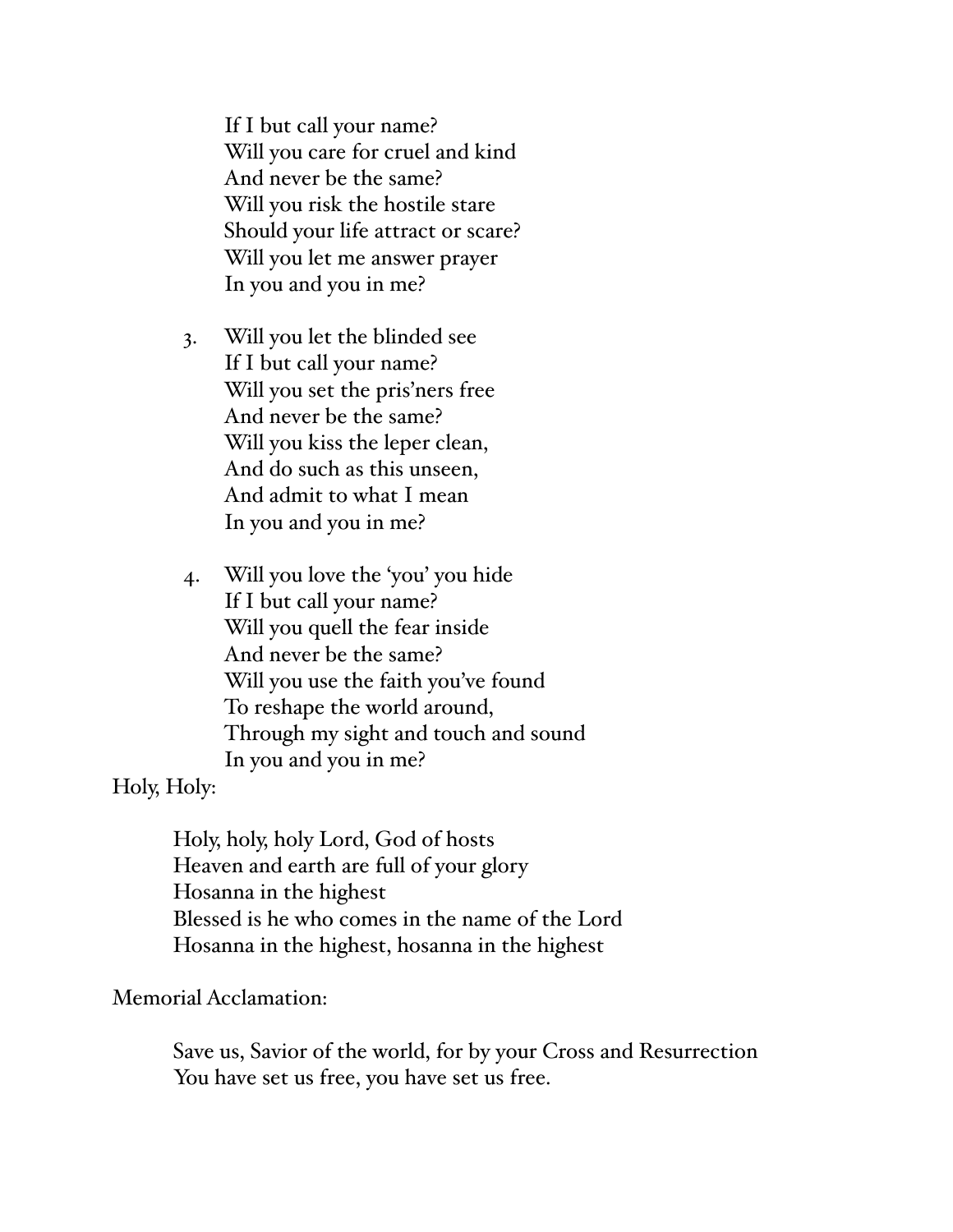Doxology/Amen

Lord's Prayer All: Our Father…

Sign of Peace

Lamb of God:

Lamb of God, you take away the sins of the world, have mercy on us. Lamb of God, you take away the sins of the world, have mercy on us. Lamb of God, you take away the sins of the world, grant us peace.

Communion Antiphon: Psalm 103 (Angrisano/Hart/Stephan)



Text © 2010, ICEL. All rights reserved. Used with permission. Music © 2020, Steve Angrisano, Sarah Hart, and Curtis Stephan. Published by OCP. All rights reserved.

Communion Song: Be Not Afraid (Bob Dufford, SJ)

1. You shall cross the barren desert, but you shall not die of thirst. You shall wander far in safety though you do not know the way. You shall speak your words in foreign lands and all will understand. You shall see the face of God and live.

*Refrain* Be not afraid. I go before you always.